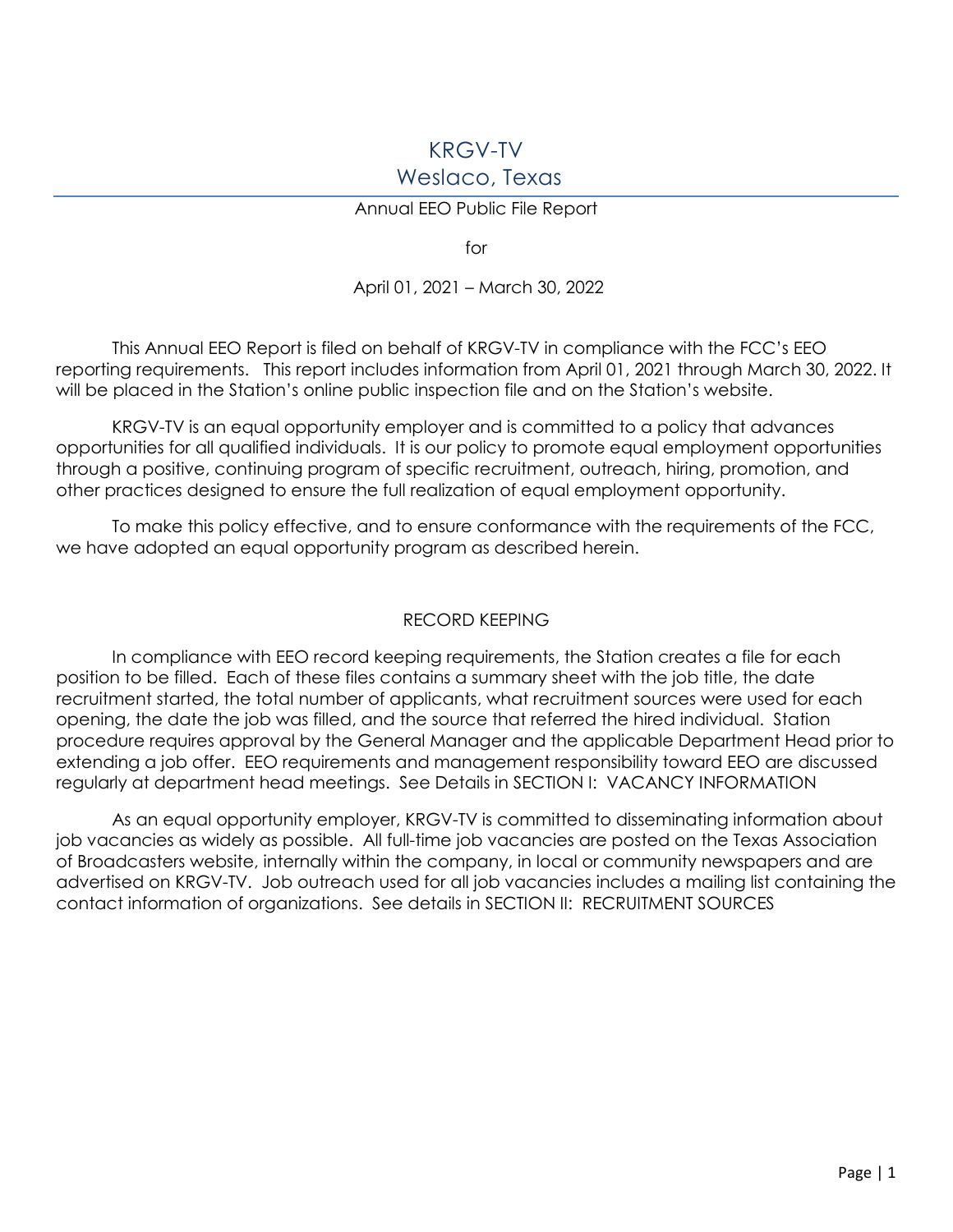### KRGV-TV Weslaco, Texas

### Annual EEO Public File Report

for

### April 01, 2021 – March 30, 2022

### I. VACANCY INFORMATION

There were 31 people hired to permanent full-time positions at KRGV-TV during the period of April 01, 2021 – March 30, 2022. The positions that were filled and the recruitment sources the Station notified in an effort to recruit employees for each position, are set forth below. Note: the numbers corresponding to the Recruitment Sources listed appear Appendix A. In addition, an asterisk indicates a source that requested notification of all full-time job vacancies.

| Regional Account Executive<br>January 15, 2021<br>February 22, 2021<br>KRGV-TV Internal www.krgv.com #2<br>1, 2, 3, *7, *8, 10, 13, 14, 15, 18 |
|------------------------------------------------------------------------------------------------------------------------------------------------|
| <b>Marketing Coordinator</b><br>January 21, 2021<br>March16, 2021<br>Outside Referral #12<br>1, 2, 3, *7, *8, 10, 12, 13, 14, 15, 18           |
| <b>Account Executive</b><br>February 25,2021<br>April 07, 2021<br>KRGV-TV Internal www.krgv.com #2<br>1, 2, 3, *7, *8, 10, 13, 14, 15, 18      |
| Director of Human Resources<br>March 02, 2021<br>March 29, 2021<br>Indeed.com #18<br>1, 2, 3, *7, *8, 10, 13, 14, 15, 18                       |
| Newscast Producer - Azteca<br>March 08, 2021<br>April 22, 2021<br>KRGV-TV Internal www.krgv.com #2<br>1, 2, 3, *7, *8, 10, 13, 14, 15, 18      |
|                                                                                                                                                |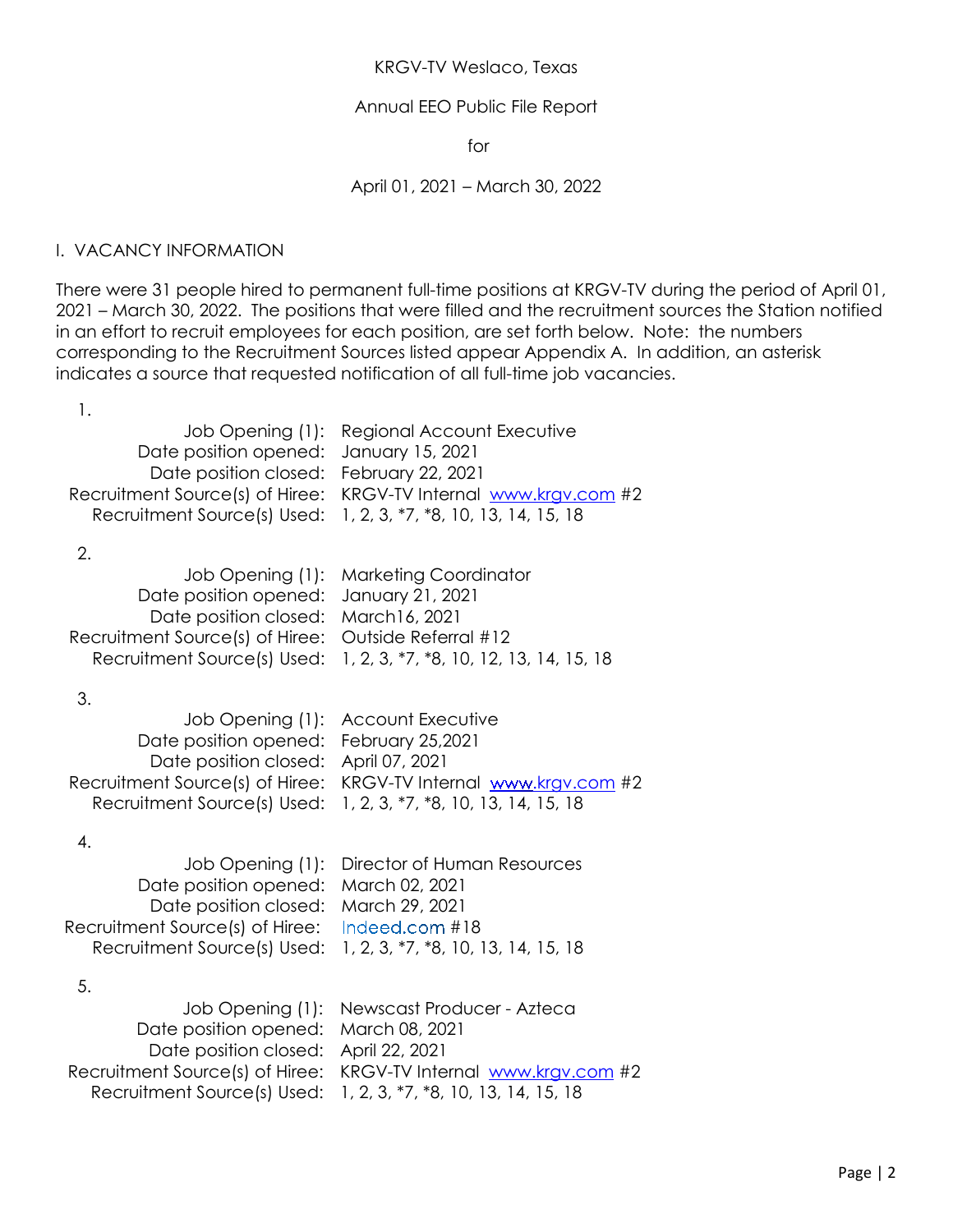6.

|                                      | Job Opening (3): Master Control Audio Operator                   |
|--------------------------------------|------------------------------------------------------------------|
| Date position opened: March 08, 2021 |                                                                  |
| Date position closed: June 21, 2021  |                                                                  |
|                                      | Recruitment Source(s) of Hiree: KRGV-TV Internal www.krgv.com #2 |
|                                      | Recruitment Source(s) Used: 1, 2, 3, *7, *8, 10, 13, 14, 15, 18  |

# 7.

|                                      | Job Opening (1): Copy Coordinator – Traffic                      |
|--------------------------------------|------------------------------------------------------------------|
| Date position opened: March 11, 2021 |                                                                  |
| Date position closed: March 29, 2021 |                                                                  |
|                                      | Recruitment Source(s) of Hiree: KRGV-TV Internal www.krgv.com #2 |
|                                      | Recruitment Source(s) Used: 1, 2, 3, *7, *8, 10, 13, 14, 15, 18  |

## 8.

|                                      | Job Opening (1): Associate New Producer – Bilingual              |
|--------------------------------------|------------------------------------------------------------------|
| Date position opened: March 11, 2021 |                                                                  |
| Date position closed: May 03, 2021   |                                                                  |
|                                      | Recruitment Source(s) of Hiree: KRGV-TV Internal www.krgv.com #2 |
|                                      | Recruitment Source(s) Used: 1, 2, 3, *7, *8, 10, 13, 14, 15, 18  |
|                                      |                                                                  |

# 9.

| Job Opening (1): News Producer                 |                                                                 |
|------------------------------------------------|-----------------------------------------------------------------|
| Date position opened: March 22, 2021           |                                                                 |
| Date position closed: April 28, 2021           |                                                                 |
| Recruitment Source(s) of Hiree: Indeed.com #18 |                                                                 |
|                                                | Recruitment Source(s) Used: 1, 2, 3, *7, *8, 10, 13, 14, 15, 18 |
|                                                |                                                                 |

# 10.

| Job Opening (1): News Reporter                                  |
|-----------------------------------------------------------------|
| Date position opened: March 25, 2021                            |
| Date position closed: July 07, 2021                             |
| Recruitment Source(s) of Hiree: KRGV-TV www.krgv.com #1         |
| Recruitment Source(s) Used: 1, 2, 3, *7, *8, 10, 13, 14, 15, 18 |
|                                                                 |

# 11.

| Job Opening (1): News Photographer                              |
|-----------------------------------------------------------------|
| Date position opened: March 30, 2021                            |
| Date position closed: April 12, 2021                            |
| Recruitment Source(s) of Hiree: KRGV-TV www.krgv.com #1         |
| Recruitment Source(s) Used: 1, 2, 3, *7, *8, 10, 13, 14, 15, 18 |
|                                                                 |

## 12.

|                                                         | Job Opening (1): Sports MMJ / Anchor                               |
|---------------------------------------------------------|--------------------------------------------------------------------|
| Date position opened: April 19, 2021                    |                                                                    |
| Date position closed: May 06, 2021                      |                                                                    |
| Recruitment Source(s) of Hiree: KRGV-TV www.krgv.com #4 |                                                                    |
|                                                         | Recruitment Source(s) Used: 1, 2, 3, 4, *7, *8, 10, 13, 14, 15, 18 |
|                                                         |                                                                    |

|                                     | Job Opening (1): Copy Coordinator – Traffic |
|-------------------------------------|---------------------------------------------|
| Date position opened: May 19, 2021  |                                             |
| Date position closed: June 24, 2021 |                                             |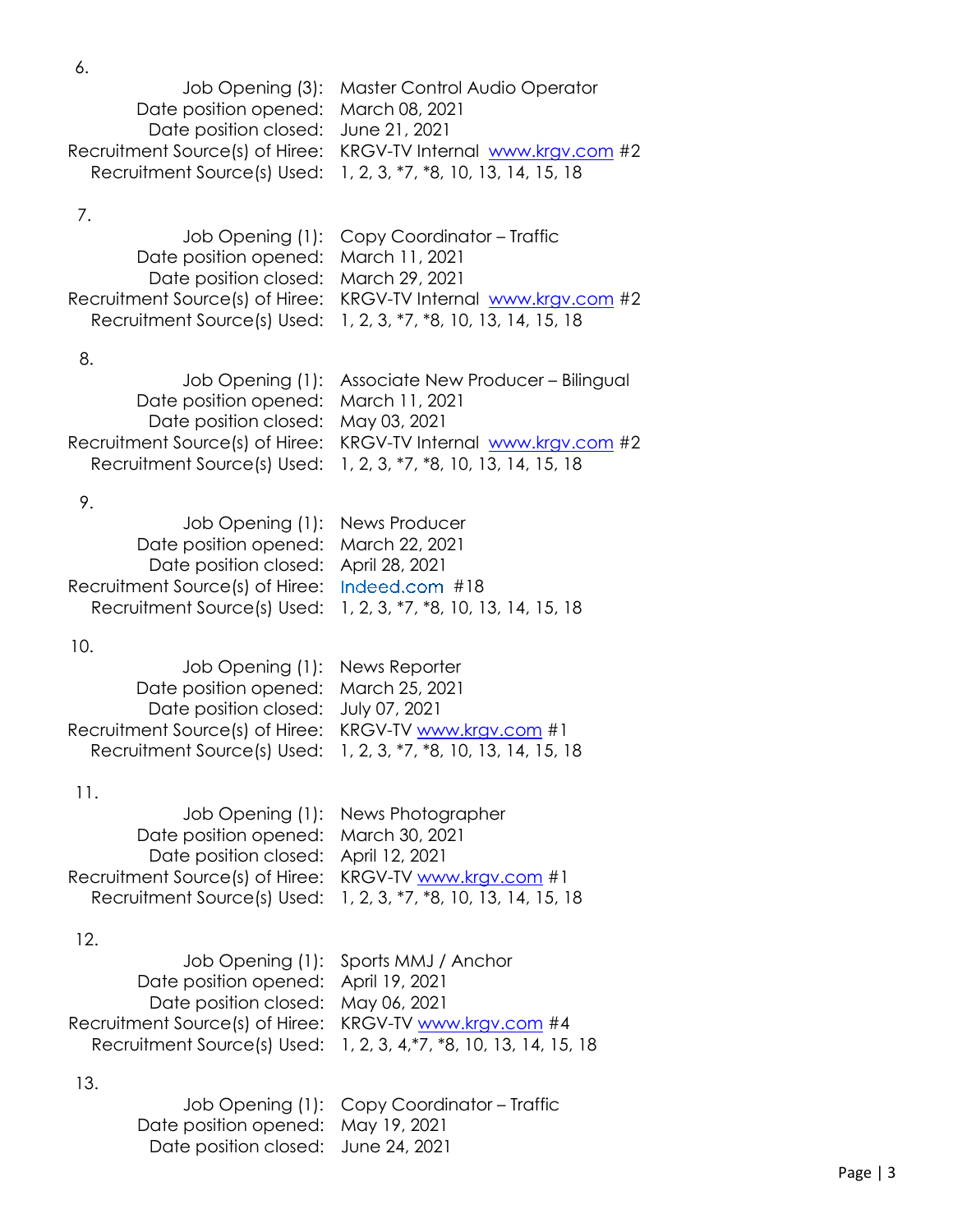| Recruitment Source(s) of Hiree: KRGV-TV Internal www.krgv.com #2 |
|------------------------------------------------------------------|
| Recruitment Source(s) Used: 1, 2, 3, *7, *8, 10, 13, 14, 15, 18  |

### 14.

| Job Opening (3): News Reporter      |                                                                               |
|-------------------------------------|-------------------------------------------------------------------------------|
| Date position opened: May 26, 2021  |                                                                               |
| Date position closed: June 28, 2021 |                                                                               |
|                                     | Recruitment Source(s) of Hiree: KRGV-TV www.krgv.com #4; Outside referral #12 |
|                                     | Recruitment Source(s) Used: 1, 2, 3, *7, *8, 10, 12, 13, 14, 15, 18           |

## 15.

|                                                         | Job Opening (2): Morning News Anchor                                |
|---------------------------------------------------------|---------------------------------------------------------------------|
| Date position opened: May 05, 2021                      |                                                                     |
|                                                         | Date position closed: July 12, 2021 and July 19, 2021               |
| Recruitment Source(s) of Hiree: KRGV-TV www.krgv.com #1 |                                                                     |
|                                                         | Recruitment Source(s) Used: 1, 2, 3, *7, *8, 10, 12, 13, 14, 15, 18 |
|                                                         |                                                                     |

## 16.

|                                          | Job Opening: Sports/News MMJ                                        |
|------------------------------------------|---------------------------------------------------------------------|
| Date position opened: July 23, 2021      |                                                                     |
| Date position closed: September 13, 2021 |                                                                     |
|                                          | Recruitment Source(s) of Hiree: KRGV-TV Active Employee Referral #4 |
|                                          | Recruitment Source(s) Used: 1, 2, 3, 4, *7, *8, 10, 13, 14, 15, 18  |

# 17.

| Job Opening: Video Editor                   |                                                                 |
|---------------------------------------------|-----------------------------------------------------------------|
| Date position opened: May 24, 2021          |                                                                 |
| Date position closed: June 21, 2021         |                                                                 |
| Recruitment Source(s) of Hiree: KRGV.com #1 |                                                                 |
|                                             | Recruitment Source(s) Used: 1, 2, 3, *7, *8, 10, 13, 14, 15, 18 |
|                                             |                                                                 |

# 18.

| Job Opening: Video Editor                           |                                                                    |
|-----------------------------------------------------|--------------------------------------------------------------------|
| Date position opened: June 30, 2021                 |                                                                    |
| Date position closed: August 11, 2021               |                                                                    |
| Recruitment Source(s) of Hiree: KRGV-TV Internal #2 |                                                                    |
|                                                     | Recruitment Source(s) Used: 1, 2, 3, 4, *7, *8, 10, 13, 14, 15, 18 |
|                                                     |                                                                    |

# 19.

|                                                     | Job Opening (2): Technical Director/Video Editor                   |
|-----------------------------------------------------|--------------------------------------------------------------------|
| Date position opened: June 30, 2021                 |                                                                    |
| Date position closed: August 11, 2021               |                                                                    |
| Recruitment Source(s) of Hiree: KRGV-TV Internal #2 |                                                                    |
|                                                     | Recruitment Source(s) Used: 1, 2, 3, 4, *7, *8, 10, 13, 14, 15, 18 |

|                                                      | Job Opening: Broadcast IT Technician                               |
|------------------------------------------------------|--------------------------------------------------------------------|
| Date position opened: July 01, 2021                  |                                                                    |
| Date position closed: August 23, 2021                |                                                                    |
| Recruitment Source(s) of Hiree: Glassdoor/Indeed #18 |                                                                    |
|                                                      | Recruitment Source(s) Used: 1, 2, 3, 4, *7, *8, 10, 13, 14, 15, 18 |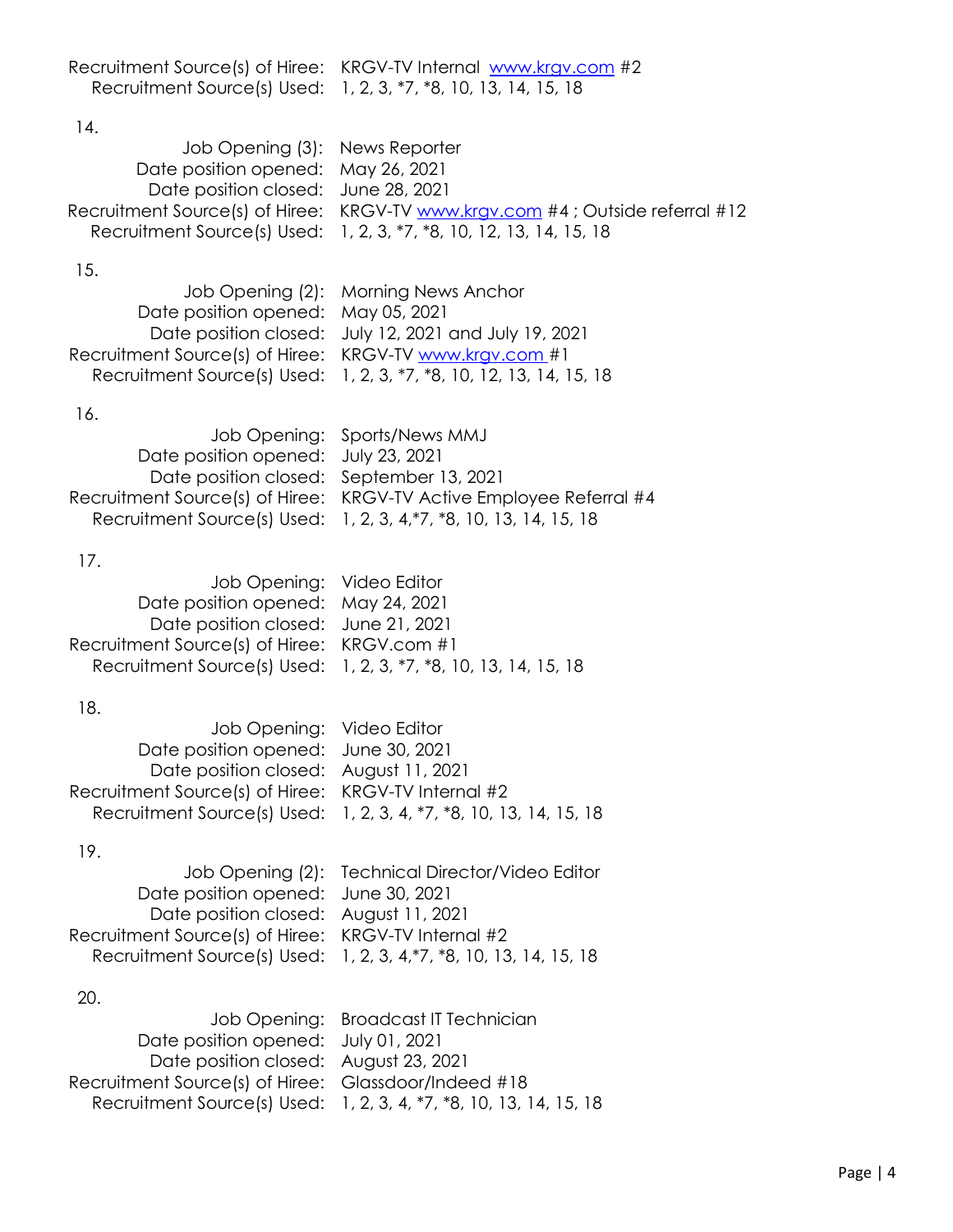Job Opening: Sports/News MMJ Date position opened: July 23, 2021 Date position closed: September 13, 2021 Recruitment Source(s) of Hiree: KRGV- Active Employee Referral #4 Recruitment Source(s) Used: 1, 2, 3, 4, \*7, \*8, 10, 13, 14, 15, 18

### 22.

21.

|                                                                | Job Opening: Spanish Sports/Anchor MMJ                              |
|----------------------------------------------------------------|---------------------------------------------------------------------|
| Date position opened: July 28, 2021                            |                                                                     |
| Date position closed: September 13, 2021                       |                                                                     |
| Recruitment Source(s) of Hiree: Lindenkin Outside Referral #12 |                                                                     |
|                                                                | Recruitment Source(s) Used: 1, 2, 3, *7, *8, 10, 12, 13, 14, 15, 18 |

### 23.

|                                             | Job Opening: Spanish Speaking Newscast Producer                     |
|---------------------------------------------|---------------------------------------------------------------------|
| Date position opened: August 19, 2021       |                                                                     |
| Date position closed: September 20, 2021    |                                                                     |
| Recruitment Source(s) of Hiree: KRGV.com #1 |                                                                     |
|                                             | Recruitment Source(s) Used: 1, 2, 3, *7, *8, 10, 12, 13, 14, 15, 18 |
|                                             |                                                                     |

#### 24.

| Job Opening: Creative Service Producer                             |
|--------------------------------------------------------------------|
| Date position opened: August 14, 2021                              |
| Date position closed: October 4, 2021                              |
| Recruitment Source(s) of Hiree: KRGV-Internal #4                   |
| Recruitment Source(s) Used: 1, 2, 3, 4, *7, *8, 10, 13, 14, 15, 18 |
|                                                                    |

#### 25.

|                                                  | Job Opening: Master Control-Audio Operator                         |
|--------------------------------------------------|--------------------------------------------------------------------|
| Date position opened: September 22, 2021         |                                                                    |
| Date position closed: November 28, 2021          |                                                                    |
| Recruitment Source(s) of Hiree: KRGV-Internal #2 |                                                                    |
|                                                  | Recruitment Source(s) Used: 1, 2, 3, 4, *7, *8, 10, 13, 14, 15, 18 |
|                                                  |                                                                    |

### 26.

|                                                 | Job Opening: Copy Coordinator                                      |
|-------------------------------------------------|--------------------------------------------------------------------|
| Date position opened: October 11, 2021          |                                                                    |
| Date position closed: November 15, 2021         |                                                                    |
| Recruitment Source(s) of Hiree: KRGV-Indeed #18 |                                                                    |
|                                                 | Recruitment Source(s) Used: 1, 2, 3, 4, *7, *8, 10, 13, 14, 15, 18 |
|                                                 |                                                                    |

#### 27.

|                                             | Job Opening: News Producer                                         |
|---------------------------------------------|--------------------------------------------------------------------|
| Date position opened: November 19, 2021     |                                                                    |
| Date position closed: January 31, 2022      |                                                                    |
| Recruitment Source(s) of Hiree: KRGV.com #1 |                                                                    |
|                                             | Recruitment Source(s) Used: 1, 2, 3, 4, *7, *8, 10, 13, 14, 15, 18 |

|                                        | Job Opening: Associate Producer |
|----------------------------------------|---------------------------------|
| Date position opened: October 14, 2021 |                                 |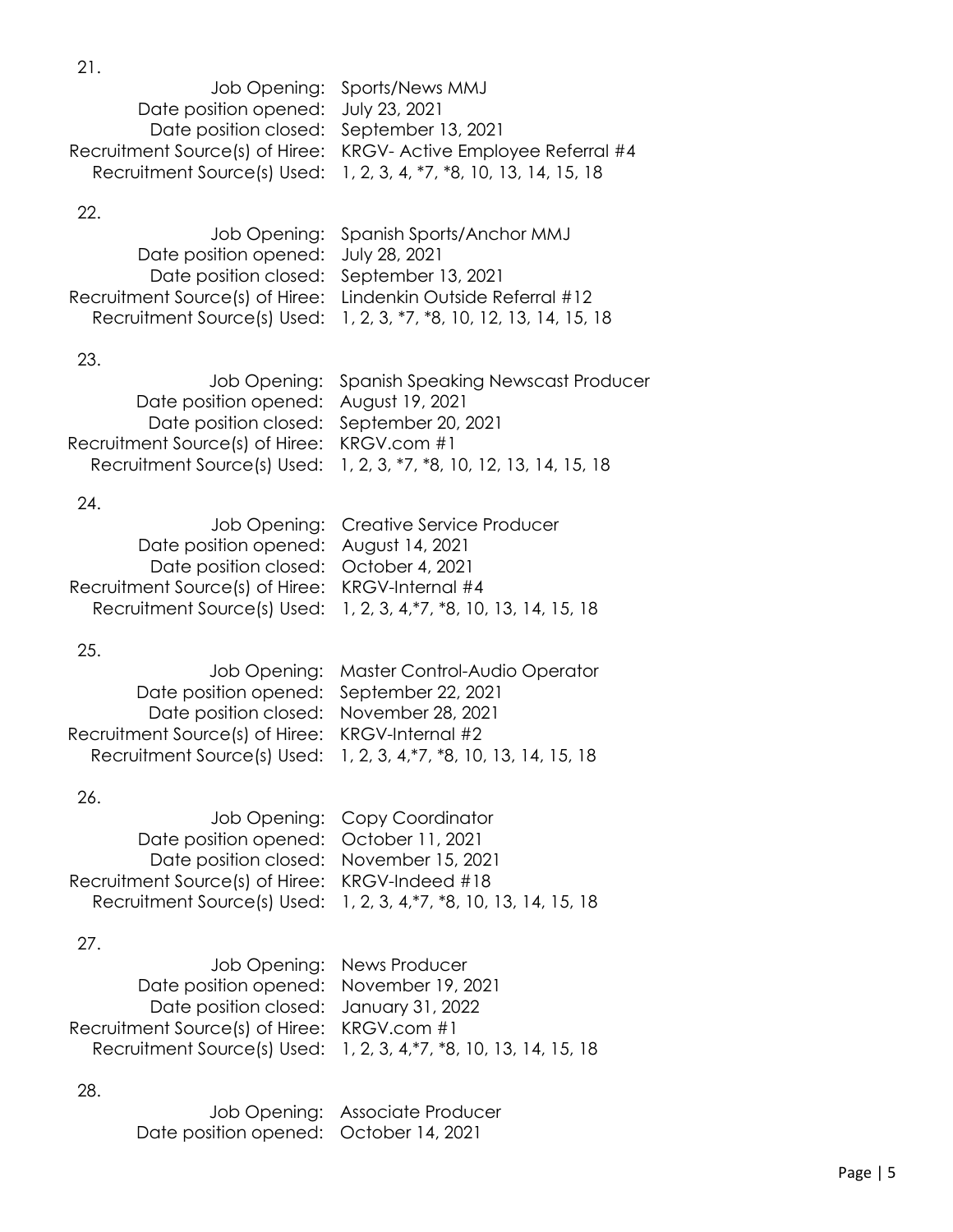| Date position closed: January 11, 2022                  |                                                                    |
|---------------------------------------------------------|--------------------------------------------------------------------|
| Recruitment Source(s) of Hiree: KRGV-Former Employee #3 |                                                                    |
|                                                         | Recruitment Source(s) Used: 1, 2, 3, 4, *7, *8, 10, 13, 14, 15, 18 |

29.

| Job Opening: Master Control-Audio Operator                         |
|--------------------------------------------------------------------|
| Date position opened: December 10, 2021                            |
| Date position closed: March 09, 2022                               |
| Recruitment Source(s) of Hiree: Google Ad (Indeed) #18             |
| Recruitment Source(s) Used: 1, 2, 3, 4, *7, *8, 10, 13, 14, 15, 18 |
|                                                                    |

30.

|                                             | Job Opening: Marketing Coordinator                                 |
|---------------------------------------------|--------------------------------------------------------------------|
| Date position opened: January 13, 2022      |                                                                    |
| Date position closed: February 07, 2022     |                                                                    |
| Recruitment Source(s) of Hiree: KRGV.com #1 |                                                                    |
|                                             | Recruitment Source(s) Used: 1, 2, 3, 4, *7, *8, 10, 13, 14, 15, 18 |
|                                             |                                                                    |

|                                                  | Job Opening: Accounting Clerk                                      |
|--------------------------------------------------|--------------------------------------------------------------------|
| Date position opened: February 24, 2022          |                                                                    |
| Date position closed: March 14, 2022             |                                                                    |
| Recruitment Source(s) of Hiree: KRGV-Internal #5 |                                                                    |
|                                                  | Recruitment Source(s) Used: 1, 2, 3, 4, *7, *8, 10, 13, 14, 15, 18 |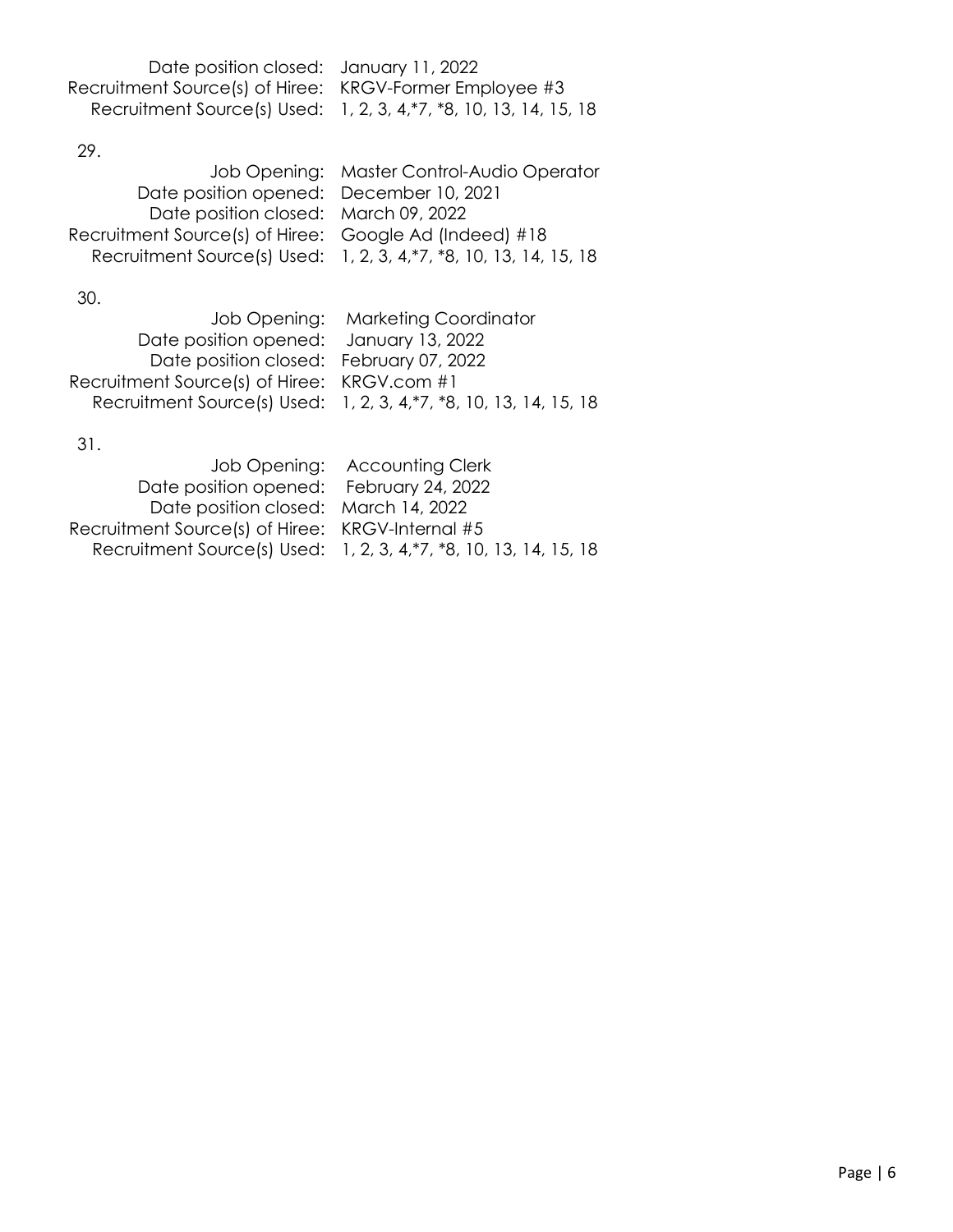### II. Interviewees

During the period of April 01, 2021 – March 30, 2022, a total of 132 people were interviewed for full-time openings at the Station. The number of interviewees from each of the station's recruitment sources is as follows:

| Recruitment Source:                                    | Number of Interviewees: |
|--------------------------------------------------------|-------------------------|
| KRGV-TV Website #1                                     | 35                      |
| KRGV-TV Internal Bulletin Board/All Employees Email #2 | 16                      |
| KRGV-TV Ad $#3$                                        | 15                      |
| KRGV-TV Active Employee Referral #4                    | 06                      |
| KRGV-TV Active Employee Internal Transfer/Job #5       | 03                      |
| University of Texas - RGV#7                            | 01                      |
| Texas Association of Broadcasters #10                  | 01                      |
| Magid & Associates #11                                 | 03                      |
| Outside Referral #12                                   | 28                      |
| Indeed.com $#18$                                       | 24                      |
|                                                        |                         |

All other recruitment sources referred zero interviews.

"Outside Referral" is used to capture third-party referral sources that are listed by an applicant but with which the Station did not advertise the job opening.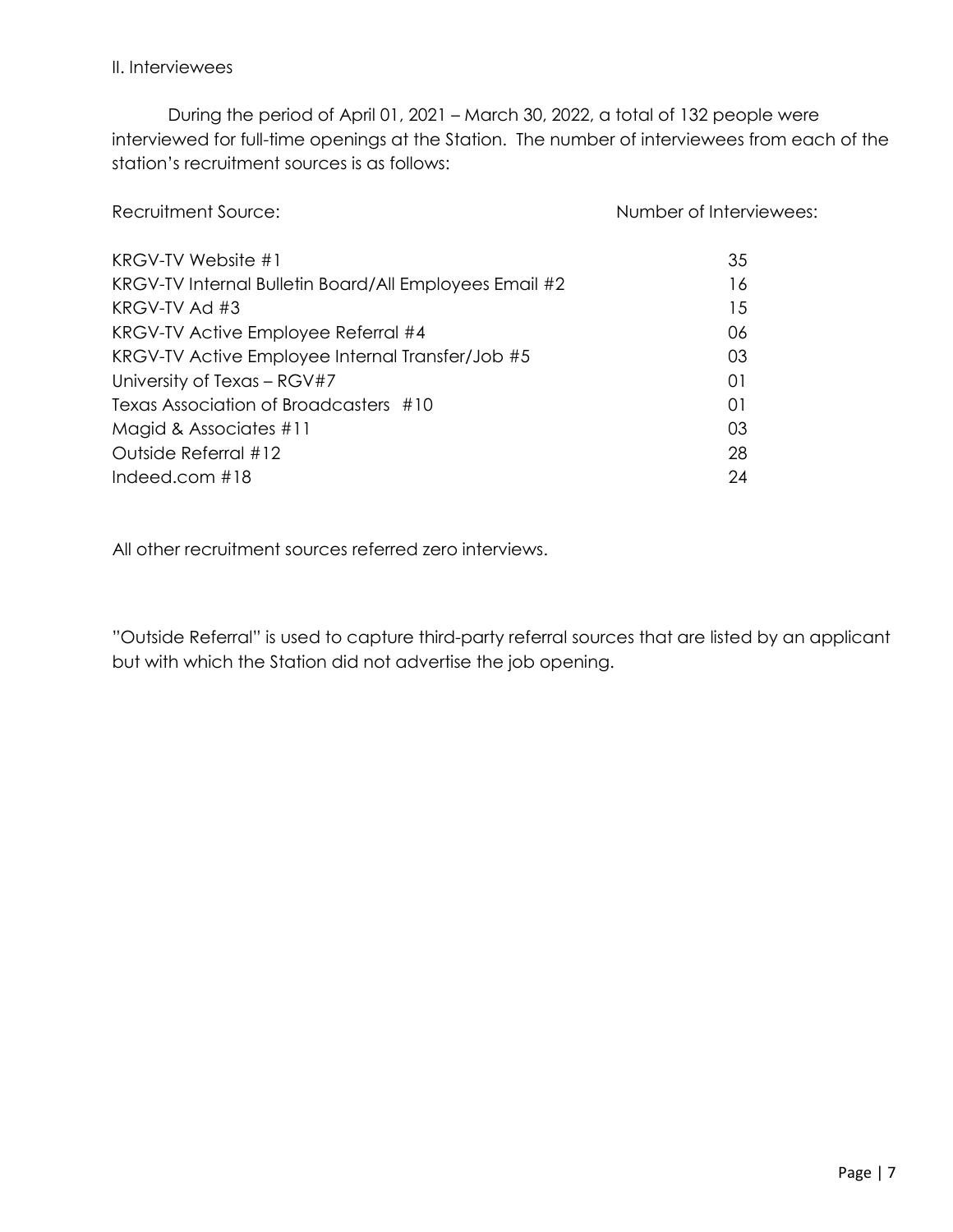An asterisk (\*) after the source denotes organizations that requested notification of full time job vacancies.

- 1. KRGV-TV Website [www.krgv.com](http://www.krgv.com/) Claudia Torres via ctorres@krgv.com 900 East Expressway Weslaco, TX 78596 956-968-5555
- 2. KRGV-TV Internal Bulletin Board/All Employee Email 900 East Expressway Weslaco, TX 78596
- 3. KRGV-TV Ad Public Service Announcement Heather Flores Heather@krgv.com
- 4. KRGV-TV Active Employee Referral
- 5. KRGV-TV Active Employee Internal Transfer/Job
- 6. Texas State University via Handshake Kelly Cartwright 601 University Drive San Marcos, TX 78666 512-245-2645
- 7. University of Texas R.G.V. \* Notification via Handshake.com https://app.joinhandshake.com Lourdes Servants [\(servants@utpa.edu\)](mailto:servants@utpa.edu) 956-665-2514
- 8. TSTC Career Services \* 1902 North Loop 410 Harlingen, TX 78550 956-364-4131 Notification via Gradleaders.com Josie Saldivar [\(josie.saldivar@harlingen.tstc.edu\)](mailto:josie.saldivar@harlingen.tstc.edu)
- 9. National Association of Broadcasters Alex Hitz Sanchez 17771 N. Street NW Washington, DC 20035 202-429-5497
- 10. Texas Association of Broadcasters 502 E 11th Street Suite 200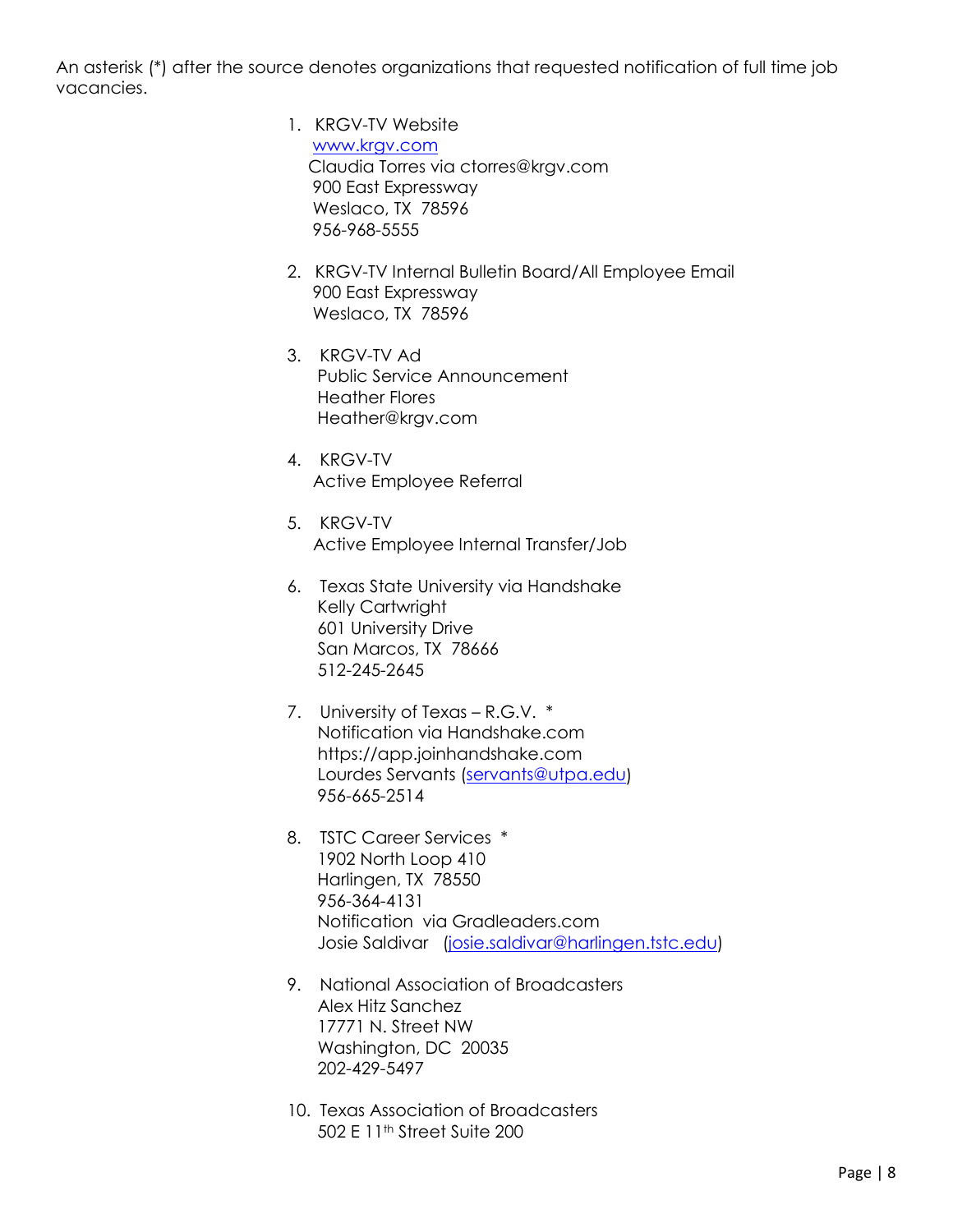Austin, TX 78701 512-322-9944 Notification through website [www.tab.org](http://www.tab.org/)

11. Magid

 Notification by email: Julie Seebold [Jseebold@magid.com](mailto:Jseebold@magid.com) One Research Center Marion, Iowa 52302 319-377-7345

12. Outside Referral

(Outside Source is used to capture third-party referral sources that are listed by an applicant but with which the Station did not advertise the job opening.)

13. TVJOBS.com

 PO Box 4116 Oceanside, CA 92052 Mark C. Holloway Broadcast Employment Services [admin@tvjobs.com](mailto:admin@tvjobs.com) 877-988-9808 Notifications made online at [www.tvjobs.com](http://www.tvjobs.com/)

- 14. MediaLine Talent Rich Everitt 1209 Wood Valley Road Augusta, GA 30909 706-364-7564 Email: Rich@medialine.com Notifications made online at [www.medialinetalent.com](http://www.medialinetalent.com/)
- 15. Valley Classifieds RGV Media Monitor/Valley Morning Star/Brownsville Herald/ Mid Valley Towncrier 1400 E. Nolana, McAllen, TX 78504 956-683-4210 Notifications made email to: Imelda Martinez [imartinez@valleyclassified.com](mailto:imartinez@valleyclassified.com)
- 16. National Association of Hispanic Journalists Notification: Buying an online ad [https://members.nahj.org](https://members.nahj.org/) 634 National Press Bldg. 1193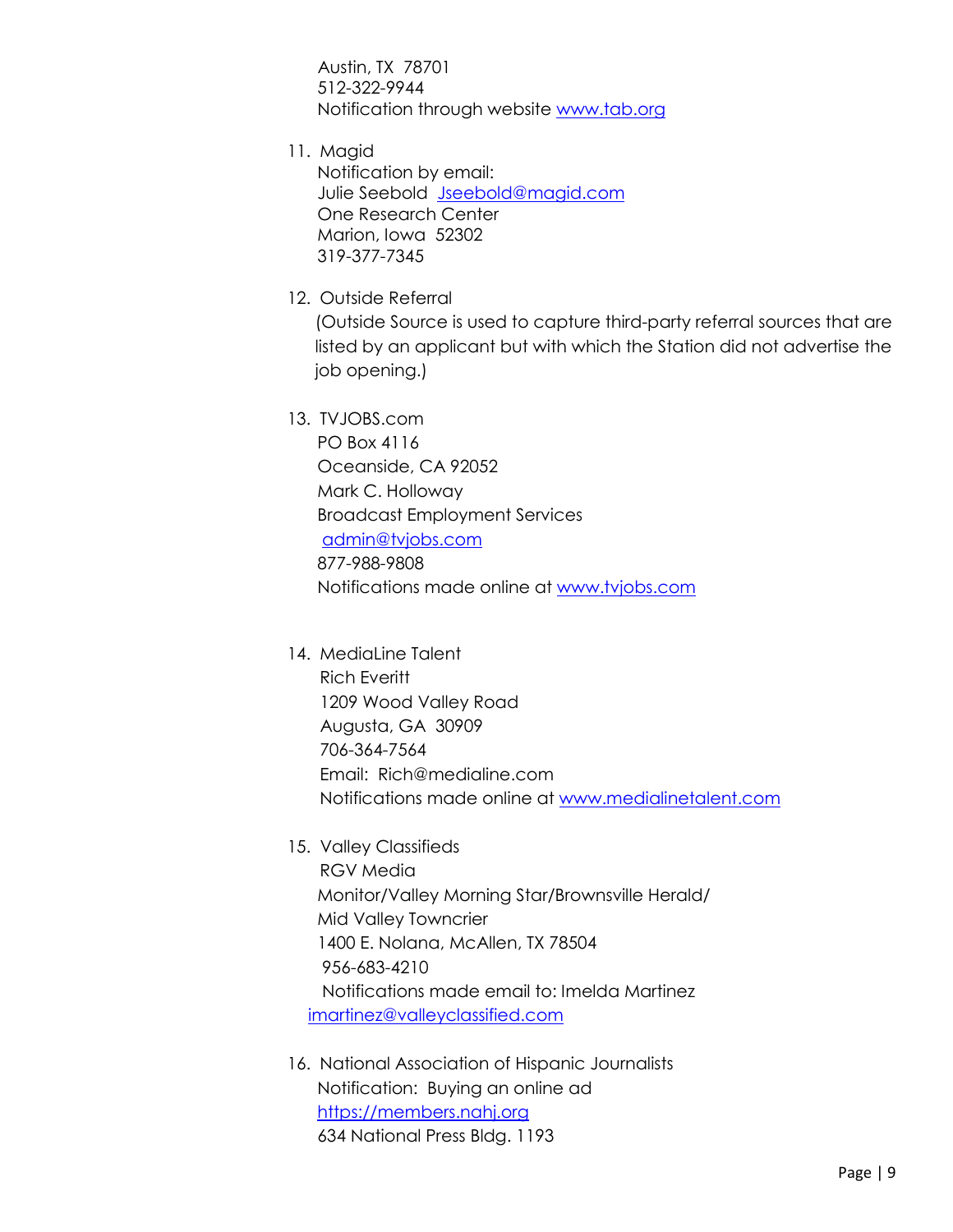Washington, DC 20045 839-911-1288

- 17. Ihirebroadcasting.com Heather Gonzales through [www.ihirebroadcasting.com](http://www.ihirebroadcasting.com/)
- 18. Indeed.com Ad placed through website [www.indeed.com](http://www.indeed.com/)
- 19. Facebook <https://www.facebook.com/KRGVCommunity/>
- 20. Workinsports.com Amy Wood 480-905-8059 [amywood@workinsports.com](mailto:amywood@workinsports.com)
- 21. Louisiana State University Amy Caillouet Program Specialist Online Career Center 1586 LSU Student Union Baton Rouge, LA 70803 225-578-5627 [amy@lsu.edu](mailto:amy@lsu.edu)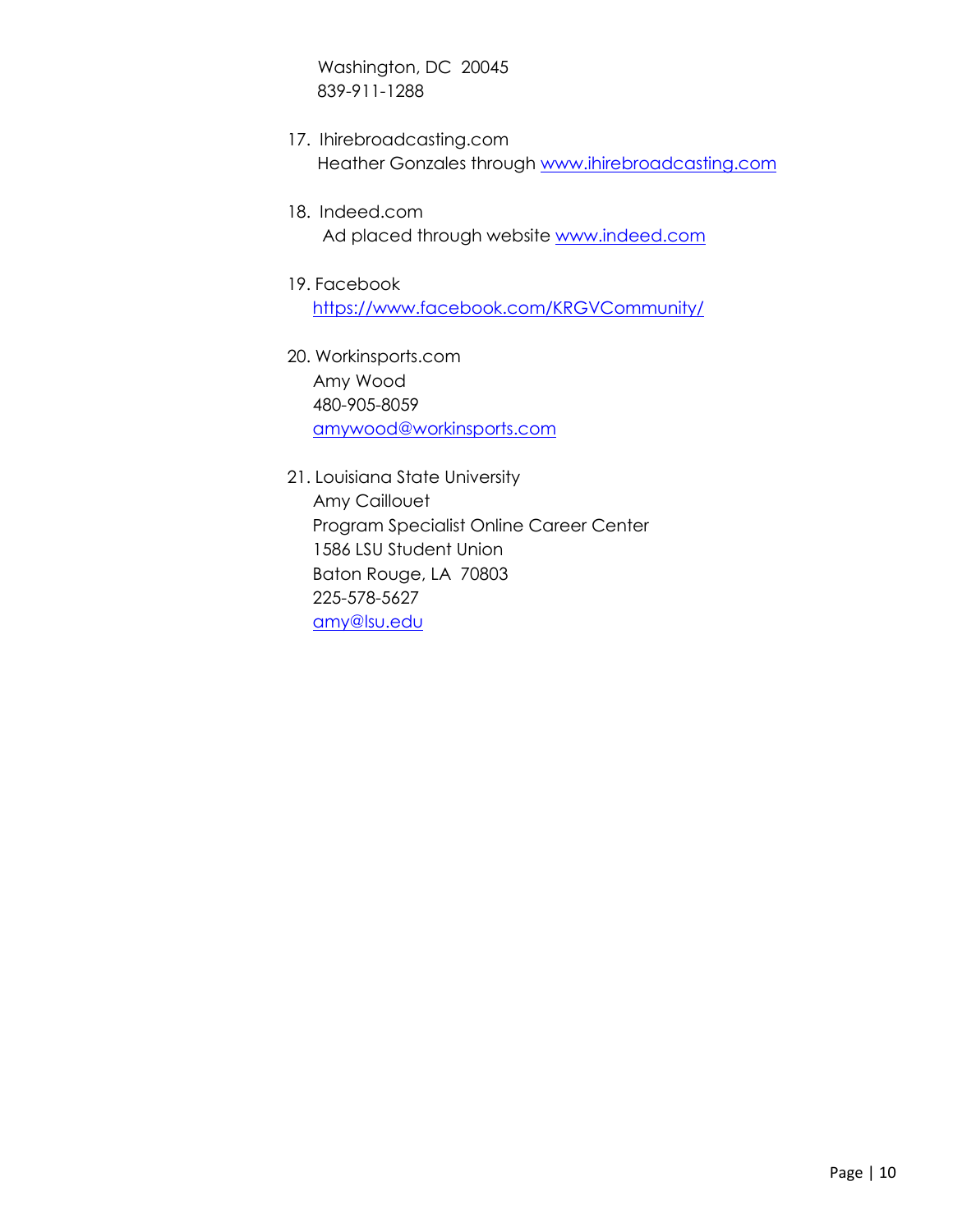### KRGV-TV

### MOBILE VIDEO TAPES, INC

### OUTREACH ACTIVITY DESCRIPTION FORM

April 01, 2021 – March 30, 2022

### OUTREACH ACTIVITIES:

The following contains a brief description of activities from the FCC menu of outreach initiatives undertaken during the reporting period, including station personnel involved in the activities.

*Activity: Participation in at least four jobs fairs by station personnel who have substantial responsibility for hiring decision during a two year reporting period.*

• Date: November 11, 2021 Time: 1:00 – 4:00 pm Venue: Faculty/Student Career Fair to Discuss jobs availability in broadcasting. Location: UTRGV, Edinburg Texas Target Audience: College Students Attendee Name: Elizabeth Gaona, Director of Human Resources

Summary of Event: Mrs. Gaona was asked to attend a career fair day for Faculty and Students to discuss the different jobs available in broadcasting for KRGV. During the fair Mrs. Gaona was able to conduct a mini fair, interviewed students interested in broadcasting, and provided students with information regarding specific career opportunities in broadcasting that fit their interest. Mrs. Gaona met with over 30 students interested in television broadcasting.

• Date: March 4, 2022 Time: 10:00 am – 2:00 pm Venue: Spring 2022 Career & Internship Expo hosted by UTRGV. Location: UTRGV, Edinburg Texas Target Audience: College Students Attendee Name: Elizabeth Gaona, Director of Human Resources

Summary of Event: Mrs. Gaona was asked to attend a career and internship fair day for college students who are interested in television broadcasting and explain the different job opening such as Reporting, Production, Video/Editors, Marketing, and Accounting and Sales for KRGV. During the fair Mrs. Gaona was able to conduct a mini fair, interviewed students interested in broadcasting, and provided students with information regarding specific career opportunities in broadcasting that fit their interest. Mrs. Gaona met with over 30 students interested in television broadcasting.

*Activity: Provision of training to management level personnel as to methods of ensuring equal employment opportunity and preventing discrimination.*

• Date: August 19, 2021 Time: 12:00 am – 1:00 pm Venue: ABC Meeting Compliance Quick Hit Covid 19 Vaccination and Returning to **Workforce**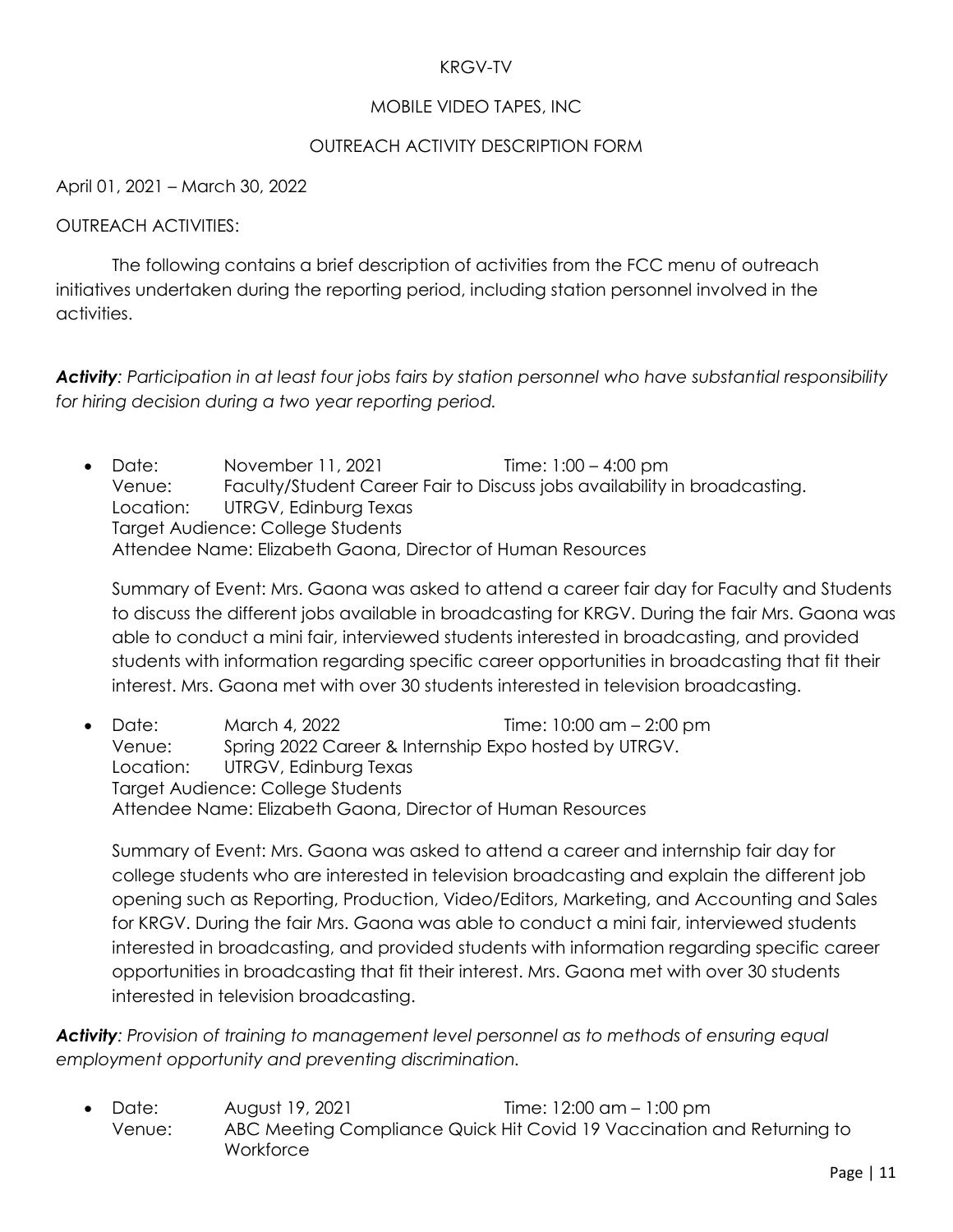Location: Virtual (KRGV station) Target Audience: Employees of Station Attendee Name: Elizabeth Gaona, Director of Human Resources

Summary of Event: Mrs. Gaona virtually attended a webinar providing instruction oh how to be compliant in the workforce with regards to Covid 19 while simultaneously ensuring EEO compliance and preventing discrimination. Webinar gave examples of reporting and documenting events of employees out due to Covid 19 and other compliance considerations. Mrs. Gaona was able to ask questions targeted to bring education and awareness to employees while ensuring EEO compliance. It was a virtual webinar of over 15 individuals.

*Activity: Provision of training to management level personnel as to methods of ensuring equal employment opportunity and preventing discrimination.* 

• Date: November 3-4, 2021 Time:  $12:00$  am  $-1:00$  pm Venue: Developing a Corporate DE & I Strategy and Fostering Diversity, Equality Location: Virtual (KRGV station) Target Audience: Employees of Station Attendee Name: Elizabeth Gaona, Director of Human Resources

Summary of Event: Mrs. Gaona attended a webinar providing instruction on how to develop and strategize plans and action to ensure diversity and equality. Webinar consisted of the many different ways to interpret and acknowledge diversity and how one should understand the differences. While diversity creates the potential for greater innovation and productivity, inclusion is what enables organizations to realize the business benefits of this potential. The webinar covered fair treatment in access, opportunity and advancement for individuals. It was a virtual webinar of at least 9 individuals.

*Activity: Participation in at least four events or programs sponsored by education institutions' relating to career opportunities in broadcasting.*

• Date: December 3, 2021 Time: 10:00 am – 11:00 am Venue: 5th grade students at Crawford Elementary School with ECISD- with a lesson on weather and climate. Location: Virtual T station tour, (KRGV station) Target Audience: Students Talen Name: Sergio Puente, Meteorologist

Summary of Event: Sergio Puente hosted a virtual TV station tour, with a lesson on weather and climate and the education and training needed to become a meteorologist for 5th grade students at Crawford Elementary School. Ms. Martinez had her fifth grade class join an hour long live zoom Q&A presentation. Ordinarily, the students visit the Station's studio in Weslaco for tours and engage in mock newscasts on the KRGV Channel 5 news set with our anchors however; since March 2020, such visits have taken place via virtual platform.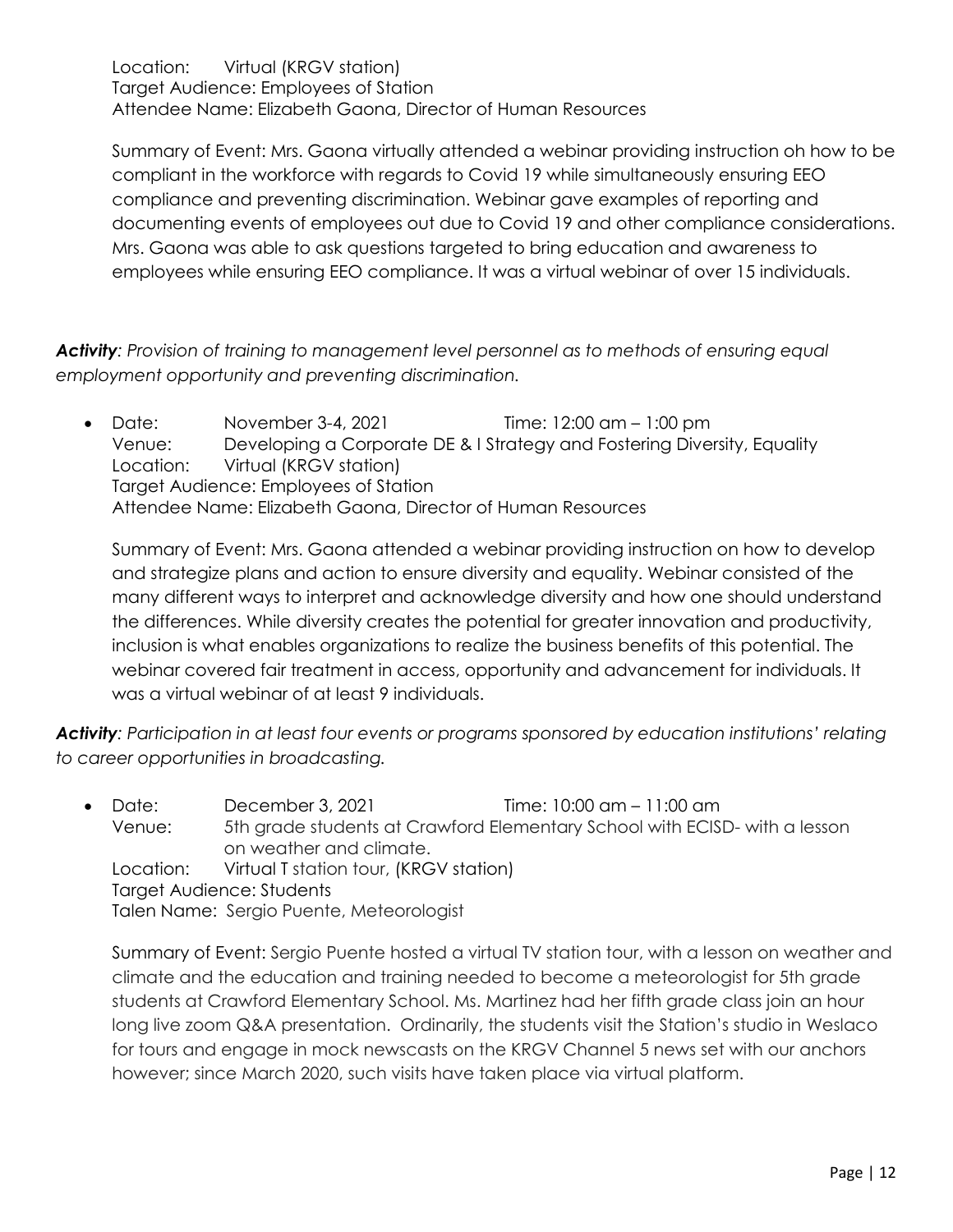• Date: January 14, 2022 Time: 2:00 pm – 3:00 pm Venue: Introduction of Media and Broadcasting for students at Harlingen High School Location: Harlingen High School Target Audience: Students Talen Name: Isabella Michaels, Sports

Summary of Event: Isabella Michaels participated in a discussion with a group of high school students from Harlingen High on the necessary skills for and lessons learned from working in broadcasting straight out of college and facing the real world. Ms. Michaels gave advice for students on how to handle interviews, knowing how to handle equipment, editing and how to ask questions and or interview players.

• Date: February 02, 2022 Time: 11:00 am Venue: PSJA, 1st Grade Class Location: Virtual, (KRGV station) Target Audience: Students Talen Name: Genaro "Trey" Serna, Morning News Anchor

Summary of Event: Genaro Serna participated in a virtual TV station tour with Elvis J. Ballew Virtual Learning Program celebrated by World Read Aloud Day by inviting special guest readers into the classroom to read a book to the students. Mr. Serna read to Mrs. Reyna's first grade class and then spoke about working at CHANNEL 5. Ms. Reyna had her first grade class join in the discussion with questions for Mr. Serna about his career. Ordinarily, the students visit the Station's studio in Weslaco for tours and engage in mock newscasts on the KRGV Channel 5 news set with our anchors however; since March 2020, such visits have taken place via virtual platform.

• Date: February 02, 2022 Time: 11:00 am Venue: PSJA, 2nd Grade Class Location: Virtual, (KRGV station) Target Audience: Students Talen Name: Alex Del Barrio, Sports

Summary of Event: Alex Del Barrio participated in a virtual TV station tour with Elvis J. Ballew Virtual Learning Program celebrated by World Read Aloud Day by inviting special guest readers into the classroom to read a book to the students. Mr. Del Barrio read to Mrs. Carpio's second grade class. He shared with students about his career in broadcasting where his career has taken him and the importance of reading. Ordinarily, the students visit the Station's studio in Weslaco for tours and engage in mock newscasts on the KRGV Channel 5 news set with our anchors however; since March 2020, such visits have taken place via virtual platform.

• Date: February 02, 2022 Time: 1:00 pm Venue: PSJA, 3rd Grade Class Location: Virtual, (KRGV station) Target Audience: Students Talen Name: Dina Herrera-Garza, News Anchor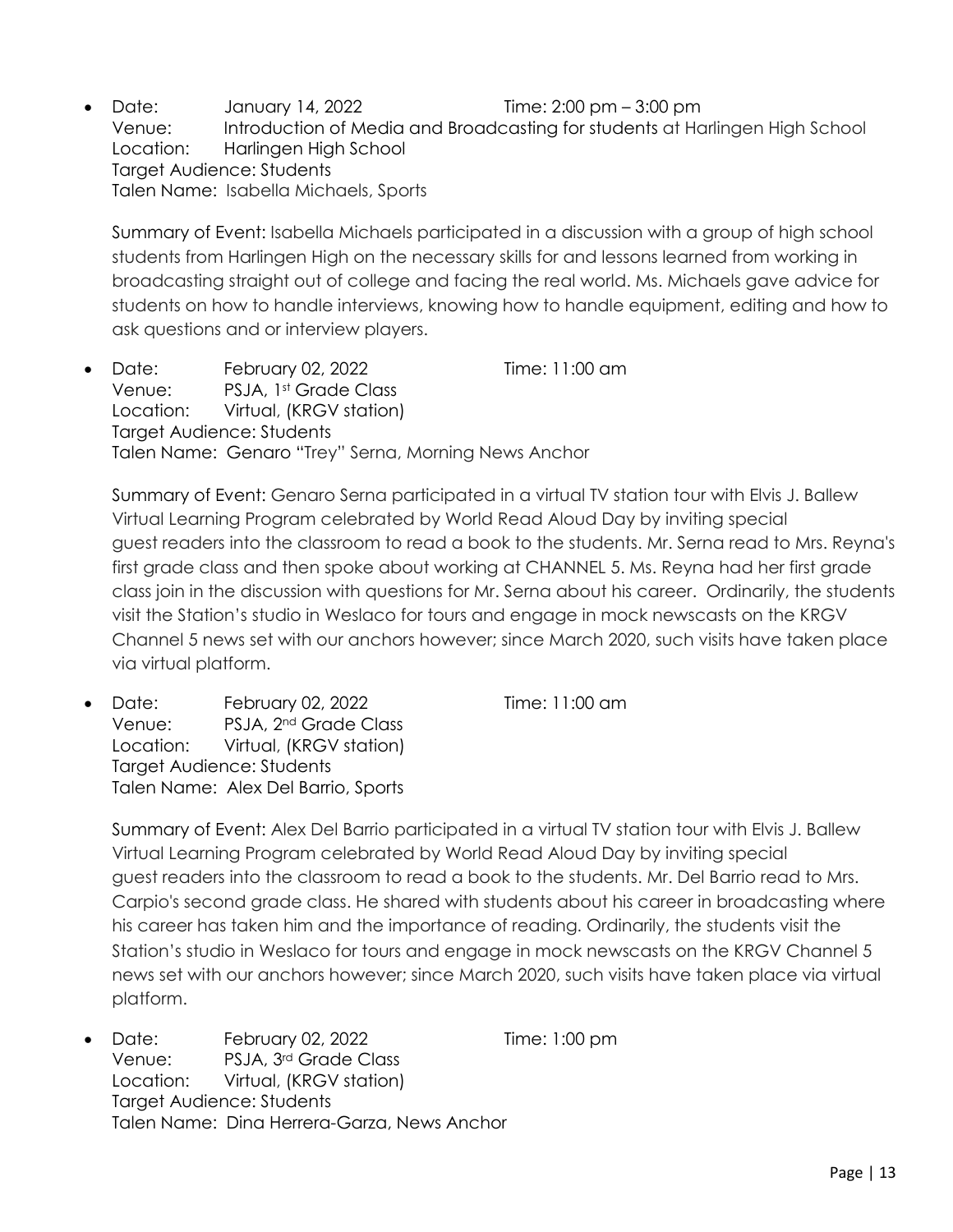Summary of Event: Dina Herrera-Garza participated in a virtual TV station tour with Elvis J. Ballew Virtual Learning Program celebrated by World Read Aloud Day by inviting special guest readers into the classroom to read a book to the students. Mrs. Herrera-Garza read to Mrs. Anna Carpio's third grade class. Mrs. Herrera-Garza shared with students about her career in broadcasting, where her career has taken her and the importance of reading and getting ready for the STARR test. Ordinarily, the students visit the Station's studio in Weslaco for tours and engage in mock newscasts on the KRGV Channel 5 news set with our anchors however; since March 2020, such visits have taken place via virtual platform.

*Activity: Participation in job banks, Internet programs, and other programs designed to promote outreach generally (i.e., that are not primarily directed to providing notification of specific jobs vaccines.*

• Date: February 25, 2022 Time: 12:00 pm Venue: Luncheon with Mr. Amigo Location: Brownsville Convention Center Target Audience: Board and Commissions Talen Name: Oscar Adame, News Anchor

Summary of Event: Oscar Adame was asked to be the master of ceremonies at the annual Mr. Amigo luncheon. The Mr. Amigo Association helps promote relations between the United States and Mexico, as well as ensuring betterment in the community through outreach activities as such the Mr. Amigo scholarship. The Mr. Amigo luncheon happens every year during Charro Days. One person, Mr. Amigo, is recognized for their community efforts in the City of Brownsville.

*Activity*: Establish training program designed to enable station personnel to acquire skills that could qualify them for higher level positions.

Date(s): On-going

• Employees have the opportunity to take various continuing education courses through KRGV, including computer training, management training, etc. In addition, full time employees are eligible for tuition assistance in their pursuit of a college bachelor's or master's degree.

| <b>Participants</b>   | <b>Class</b>                     | Term   |
|-----------------------|----------------------------------|--------|
| Karen Gonzalez        | Weather Prediction I - Sever     | Spring |
| <b>Weather Anchor</b> | Weather                          | 2021   |
| Sergio Puente         | Weather Prediction I - Sever     | Summer |
| <b>Weather Anchor</b> | Weather                          | 2021   |
| Karen Gonzalez        | Weather Prediction II - Intro to | Spring |
| <b>Weather Anchor</b> | Oceanography                     | 2021   |
| Sergio Puente         | Weather Prediction II - Intro to | Summer |
| <b>Weather Anchor</b> | Oceanography                     | 2021   |